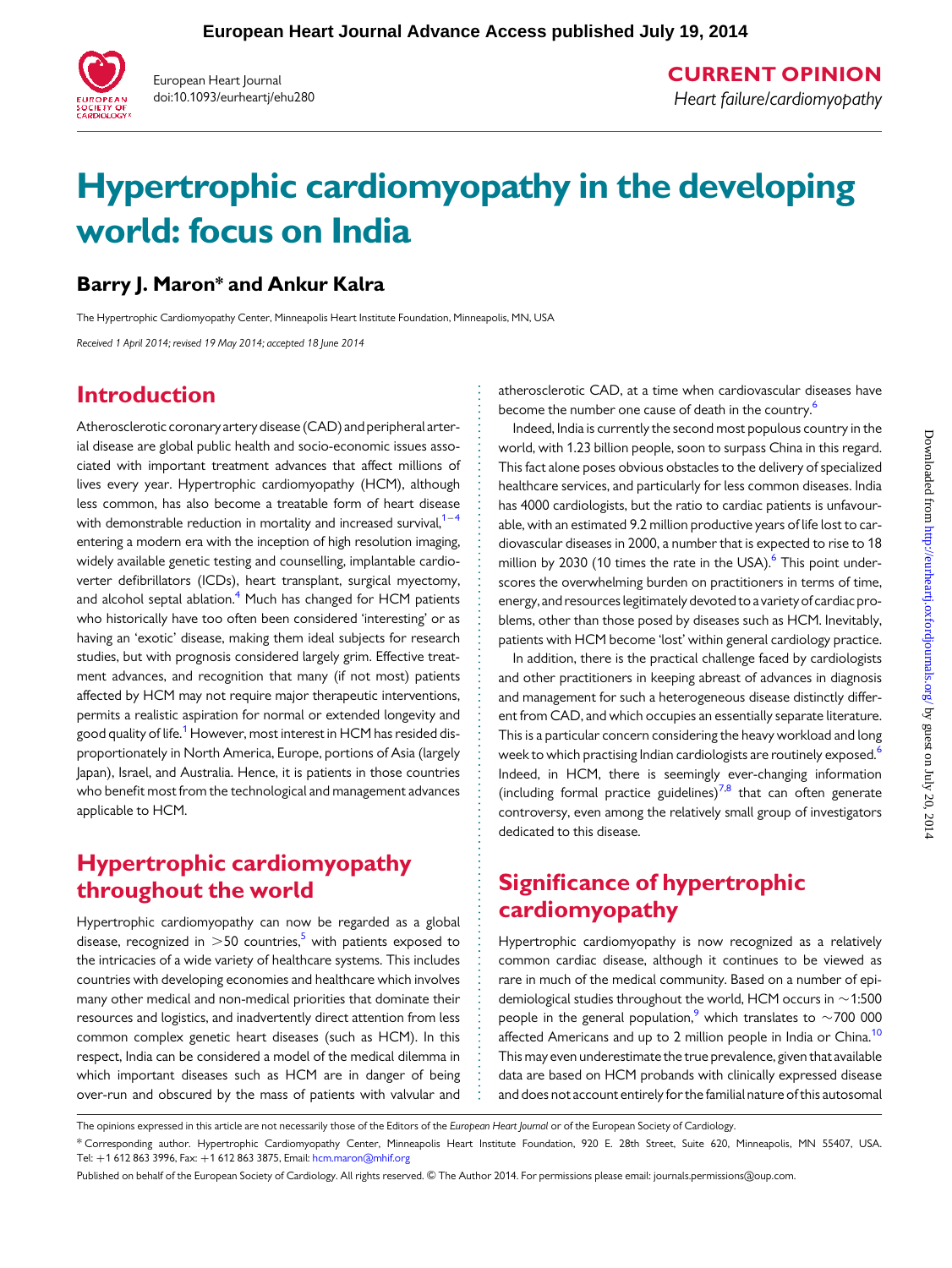dominant disease; many (if not most) genetically affected individuals, with or without the disease phenotype, probably remain unrecognized. Indeed, the clinical HCM patient population actively under surveillance represents only the 'tip of the iceberg' relative to the overall disease population.<sup>[1](#page-3-0)</sup>

Clinically, HCM is notable as the most common cause of sudden cardiac death in the young, is responsible for progressive heart failure and disability at a wide range of ages, and is also associated with signifi-cant risk for atrial fibrillation and embolic stroke.<sup>[1,](#page-3-0)[7](#page-4-0),[8,10](#page-4-0),[11](#page-4-0)</sup> Although less commonly encountered in clinical practice than either valvular heart disease or CAD, as a group HCM patients are no less deserving of contemporary management, particularly given the mortality reduction and enhanced survival that can be anticipated employing currently available major treatment strategies.<sup>1–[4,7,8](#page-4-0)</sup> In an ethical context, this is only a matter of fairness to a substantial group of patients.

### Focused hypertrophic cardiomyopathy programmes

Reliable delivery of expert care to HCM patients requires preferential referral to centres of excellence focused specifically on this disease (usually within academic centres).<sup>7,12,13</sup> Over the last 15 years, the principle of segregating HCM patients into defined programmes dedicated to their disease within divisions of cardiology has attracted considerable interest. Initiatives, such as the 'Tufts Experiment' (at Tufts Medical Center, Boston), $12$  and long-standing HCM centres at the Mayo Clinic, Cleveland Clinic, and Toronto General, as well as European centres in Italy (Genoa, Florence, and Rome) and in London, and also Sydney, have demonstrated the feasibility of targeting HCM patients in this way, promoting more effective clinical care and enhanced survival. These initiatives are based on the principle that each individual patient with this disease should have access to (and the opportunity for) all appropriate treatments[.1,](#page-3-0)[2](#page-4-0),[4,7,8](#page-4-0),[12,13](#page-4-0)

A formalized multidisciplinary HCM centre<sup>[12,13](#page-4-0)</sup> will include: contemporary diagnosis with advanced imaging, $14$  genetic testing and counselling,<sup>[15](#page-4-0)</sup> risk stratification for sudden death (SD) with the option for ICD therapy,[16](#page-4-0) both expert surgical myectomy[17,18](#page-4-0) and alcohol septal ablation, $19$  and also transplant programmes for end-stage heart failure<sup>[20](#page-4-0)</sup> (Figure [1](#page-2-0)). Indeed, only in such a referral environment can operative candidates be sufficiently clustered to accumulate the critical threshold of patient volume which enables myectomy surgeons to achieve and sustain the necessary level of expertise specifically with this operation.<sup>[7,12](#page-4-0)</sup> Importantly, such centres require a clinical cardiology director, knowledgeable in the HCM clinical spectrum, who is responsible for the flow of patients within the programme. Furthermore, such multidisciplinary specialty centres of excellence targeting HCM patients can also stimulate subspecialty programmes for other less common diseases such as pulmonary hypertension or adult congenital heart disease.<sup>21</sup>

#### Hypertrophic cardiomyopathy and the Indian healthcare system

Spectacular, rapid advances in the technology and business sectors have not yet been translated with similar effectiveness to certain

facets of healthcare delivery in India. For example, at this time, expertise in HCM is underdeveloped and there are no established multidisciplinary centres in India specifically designed for the systematic assessment of patients with this disease. However, in recognition of that deficit, there are emerging initiatives, i.e. Amrita Institute in Kochi (Kerala) and Osmania University (Hyderabad) in south India, as well as Kalra Hospital (New Delhi), the All India Institute of Medical Sciences (New Delhi), and the Post Graduate Institute of Medical Education and Research (Chandigarh) in the north (Figure [1](#page-2-0)). To date, most Indian research activity in HCM has been in basic molecular science, with identification of pathogenic mutations.<sup>[22](#page-4-0)-[24](#page-4-0)</sup>, echocardiography,<sup>25,[26](#page-4-0)</sup> or interventional (percutaneous) reduction of outflow obstruction, $27,28$  $27,28$  $27,28$  largely in lieu of the surgical myectomy option.

#### Obstacles to accessibility for contemporary treatment strategies

Only 0.08% of Indian citizens have health insurance (compared with 84% in the USA). $^{29}$  $^{29}$  $^{29}$  The absence of some form of widely available private, governmental, or socialized medical insurance programme in populous countries (such as India and China $10$ ) creates a major healthcare delivery barrier for cardiac patients who require access to longitudinal care and expensive technology (including open heart surgery and ICDs). Without mature insurance programmes, care for patients with HCM is highly dependent on the economic resources of individual patients and families.

The cost of medical devices or surgical/interventional treatments for diseases such as HCM, including ICDs or myectomy, is clearly prohibitive for all but a small minority of patients. Indeed, 70% of ICDs in India are paid for directly by patients and families; only 20% are under federal/state governmental programmes, and 10% are covered by private insurance, including employer-sponsored plans.<sup>[29](#page-4-0)</sup> Consequently, contemporary management strategies for HCM, now shown to be responsible for a reduction in disease-related mortality to  $\leq$ 1%/year,<sup>[3,4](#page-4-0)</sup> remains beyond the access of vast numbers of deserving patients. This is particularly notable when considering that potentially there are 2-fold more patients with HCM available for diagnosis and treatment in the most populous countries of India and China than in all of North America and Europe.<sup>[5,9](#page-4-0)</sup>

In addition, other obstacles in less developed healthcare systems, such as in India (and China) are responsible for underserving the needs of patients with genetic diseases such as HCM. These include: (i) the massive volume of patients with CAD in such populous countries, with a focus on interventional cardiology; (ii) the paradox of recognizing the risk of SD in HCM, but with limited access to ICDs due to underdeveloped governmental or private medical insurance programmes; (iii) the necessity for systematic, longitudinal outpatient surveillance as an integral part of an overall management strategy, which may not be adequately built into the current system; (iv) over-reliance on percutaneous intervention (i.e. alcohol septal ablation) or pharmacological treatment, but with insufficient access to surgeons experienced with the myectomy operation; (v) lack of established patient registries as part of academic centre programmes dedicated to HCM; (vi) limited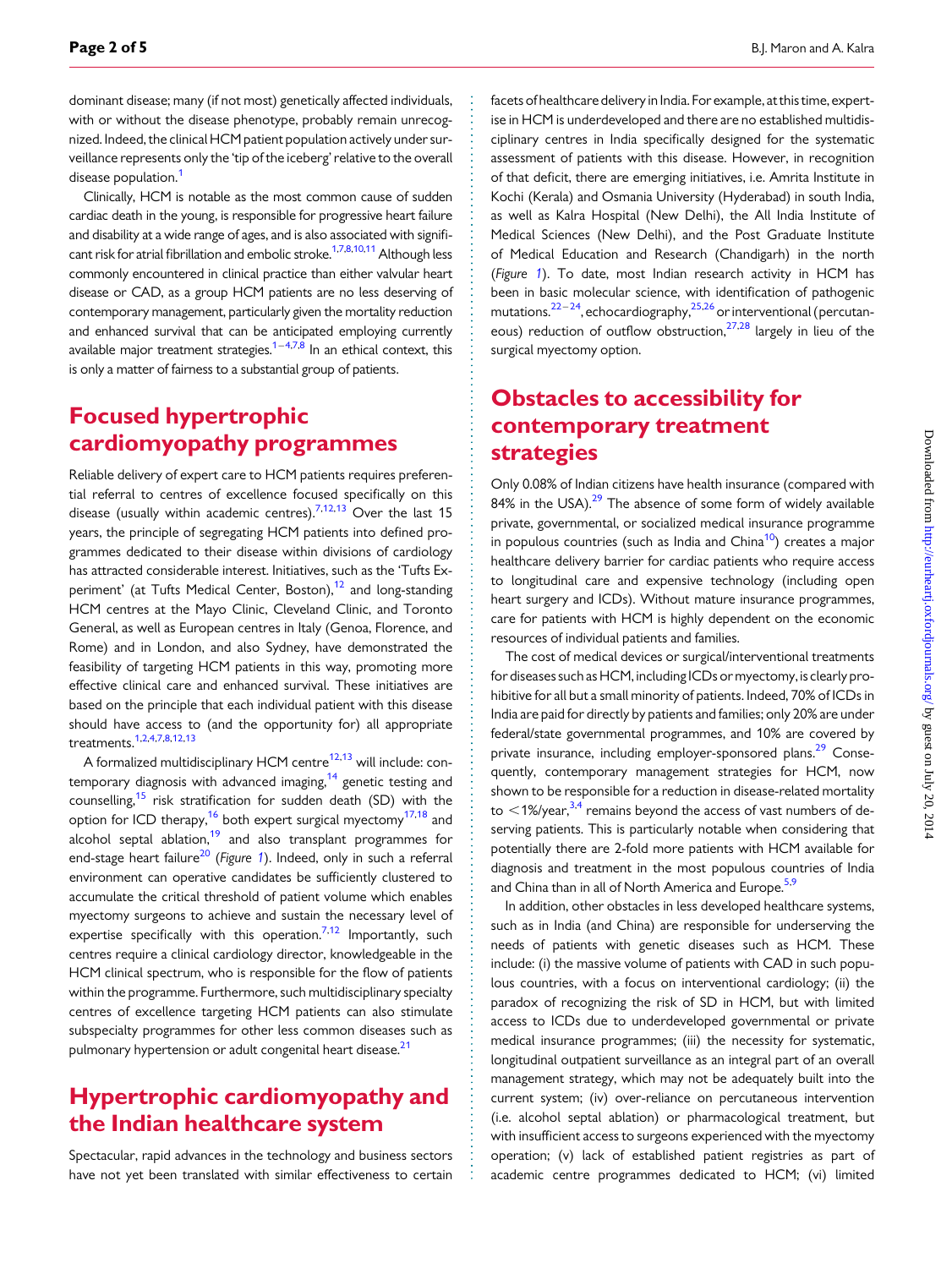<span id="page-2-0"></span>

Figure 1 Map of India showing the location of centres currently with a demonstrated interest in hypertrophic cardiomyopathy.

referral to specialized centres due to under-diagnosis of HCM in the primary practising community; (vii) general lack of standardized cardiovascular disease training programmes and uniform boardcertification processes; (viii) continuing influence of indigenous treatments in some towns and villages; (ix) mistrust in the patient– doctor relationship due to commercialization of medicine, associated with a substantial degree of patient distrust in implanted devices; and (x) corruption in the system with an acknowledged practice of kickbacks.

#### Recommendations

There is growing interest in HCM in the cardiology communities of India<sup>[22](#page-4-0)-[28](#page-4-0)</sup> and China.<sup>[30](#page-4-0)-[35](#page-4-0)</sup> However, it is an unavoidable reality that the priority for the available healthcare resources in these countries is necessarily with the most prevalent cardiovascular conditions such as CAD. Therefore, it may be difficult to immediately provide the highest level of care to all HCM patients, such as now demonstrated by comprehensive disease-specific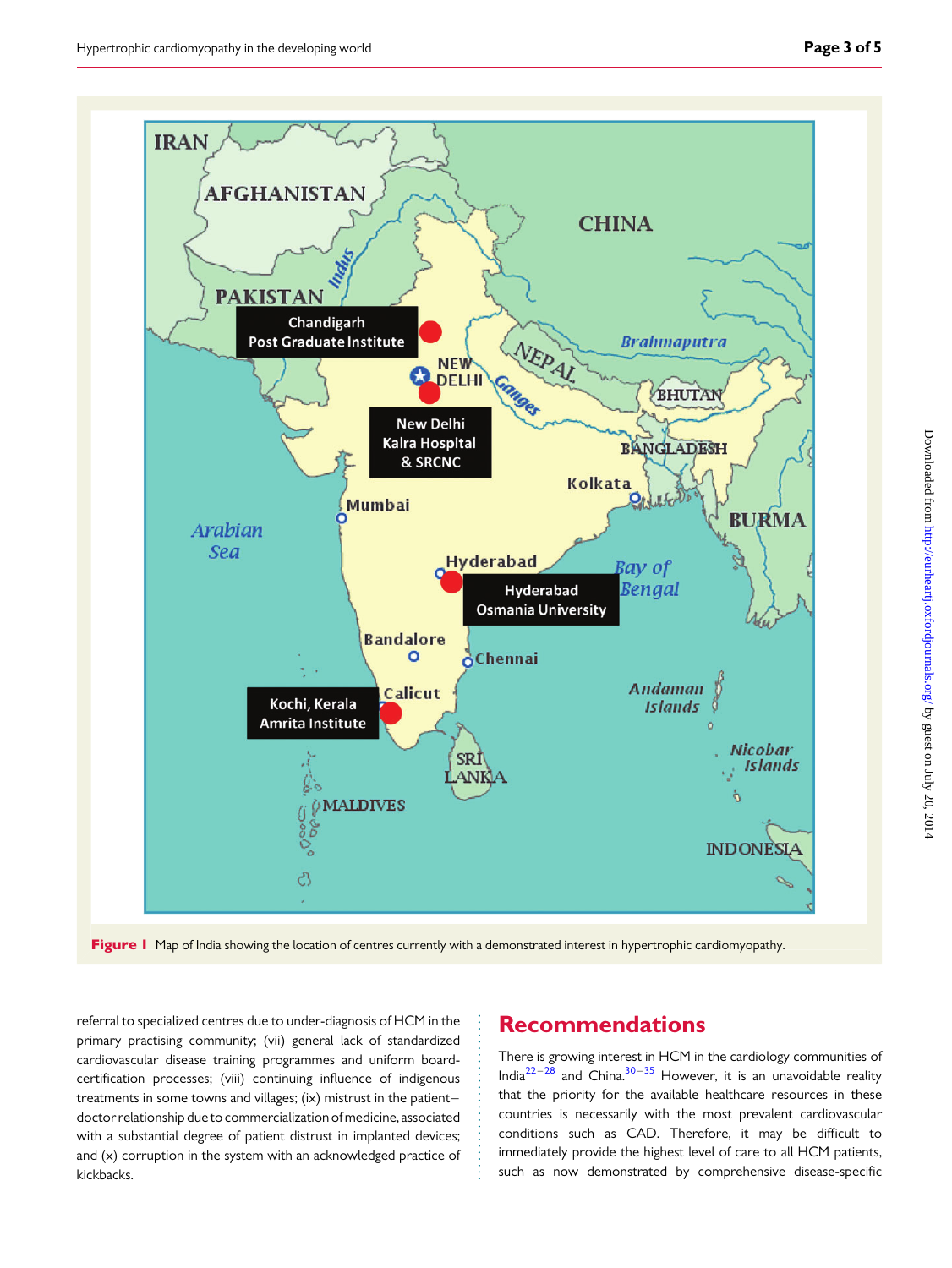<span id="page-3-0"></span>

Figure 2 Proposed hierarchical model as an approach to developing dedicated hypertrophic cardiomyopathy (HCM) programmes, with components and treatmentoptions arranged with respect to initial priority. AF, atrialfibrillation; ASA, alcohol septal ablation; CMR, cardiovascular magnetic resonance; ICD, implantable cardioverter defibrillator; SD, sudden death.

programmes available in some Western institutions.<sup>[12](#page-4-0),[13](#page-4-0)</sup> In such societies, the available resources have permitted progress, heretofore largely unexplored in the most populous countries.

However, rather than anticipating an abrupt short-term conversion to the highest standard, a more gradual and attainable hierarchical strategy represents a more realistic approach to contemporary HCM management (Figure 2). For example, in India it is most important initially to develop a contemporary public and physician awareness and focus on the broad clinical spectrum of  $HCM<sup>1</sup>$  by education and training and integrating this disease into clinical teaching programmes in accordance with existing consensus guidelines.<sup>7,8</sup> A critical element is developing advanced HCM-specific cardiac imaging with expert technical and interpretative echocardiography<sup>36</sup> and cardiovascular magnetic resonance.<sup>[14](#page-4-0)</sup> Other early important initiatives involve access to adequate numbers of trained medical and paramedical personnel to support expanding defibrillator implant programmes, as well as the identification of surgeons experi-enced in septal myectomy.<sup>7,[12,35](#page-4-0)</sup> Also, the increasing impact of advanced heart failure and the option of transplant<sup>[20](#page-4-0)</sup> now have greater relevance to the multidisciplinary approach for HCM.<sup>[4](#page-4-0)</sup> Conversely, in terms of priority, laboratory-based genetic testing has less of a direct clinical impact on HCM management since specific mutations do not reliably predict prognosis,  $47,15$  $47,15$  and an acceptable level of family screening can be achieved with standard imaging and clinical evaluation.1[,4,14,15](#page-4-0)

#### **Conclusions**

Hypertrophic cardiomyopathy is a relatively common disease, occurring world-wide, with increasing recognition as a public health issue in less developed countries, such as India. Given the effective management strategies that are now available to extend life in HCM patients, it is important to elevate the clinical visibility of this disease in highly populous countries with evolving healthcare systems. Numerically, most individuals affected by genetic diseases such as HCM live in countries where available healthcare resources and trained personnel may be limited, and are directed toward more common diseases. Consequently, HCM has not been a priority, and these patients have been underserved. Solutions are challenging and will take time, but can be best achieved by emphasizing HCM-related education and training, and also by developing multidisciplinary programmes dedicated to this disease within academic referral centres. Enhancing medical expertise in HCM requires commitment and willingness to invest in time and money, as well as the development of an expanded and accessiblemedicalinsuranceprogramme(withadequatereimbursement provisions). These considerations can create a more global perspective of care for this relatively common and important genetic heart disease.

Conflict of interest: none declared.

#### **References**

1. Maron BJ, Maron MS. Hypertrophic cardiomyopathy. Lancet 2013;381:242-255.